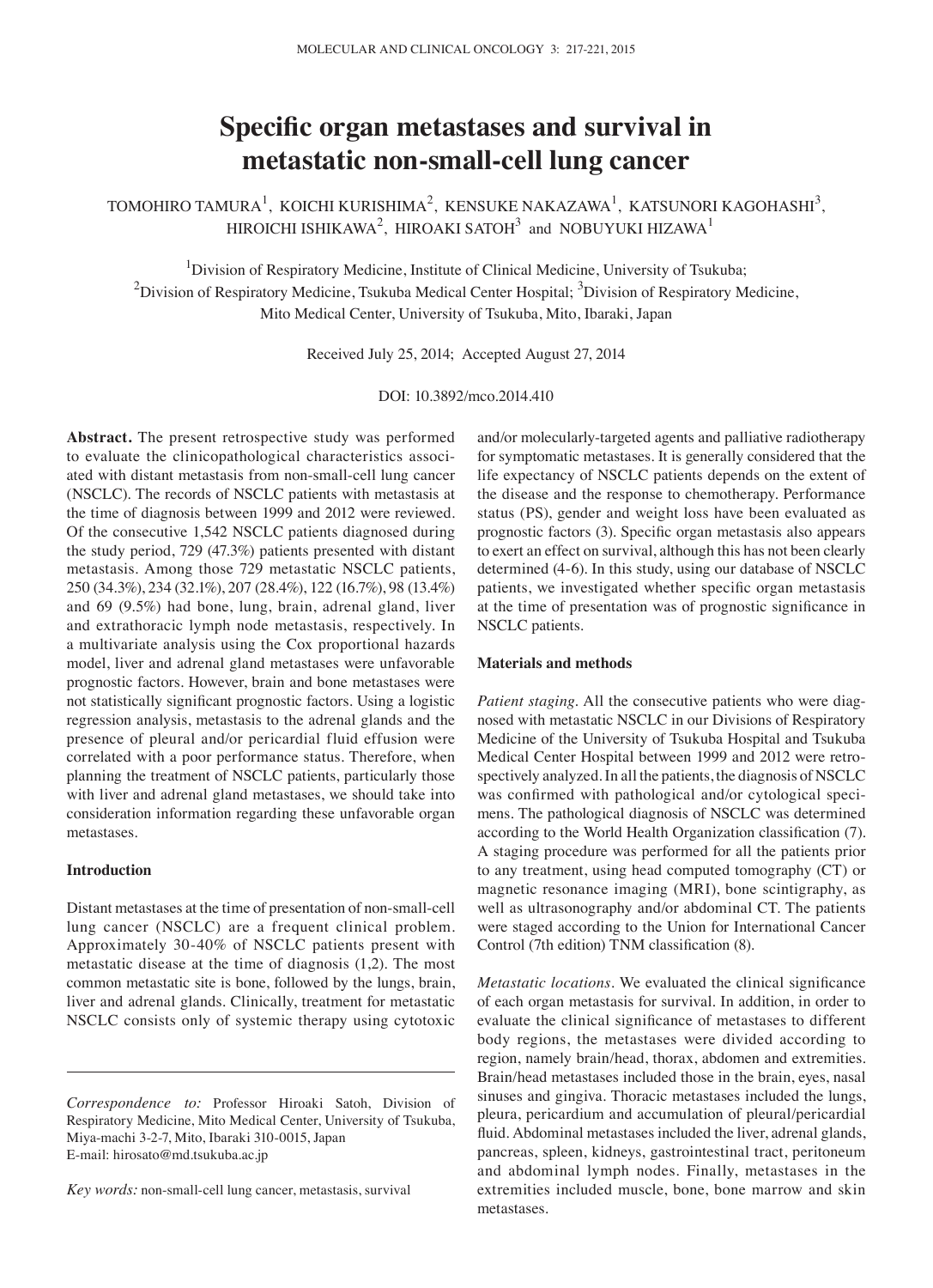*Statistical analysis.* The Kaplan-Meier method was used to assess survival curves and the log-rank test was used in the univariate analysis to evaluate the statistical significance of survival between two groups. The survival time was defined as the interval (in months) between the date of initial therapy or supportive care until the date of death or the date of the last follow‑up. Significant variables identified in the univariate analysis were included in the multivariate survival analysis using the Cox proportional hazards model to investigate the effects of clinicopathological factors on survival (9). Logistic regression analysis was applied in order to determine whether the metastatic location was associated with PS and the response to chemotherapy. All the statistical analyses were performed using StatView software for Windows, version 5.0 (SAS Institute Inc., Cary, NC, USA) and P<0.05 was considered to indicate a statistically significant difference.

### **Results**

*Patient characteristics.* Among the consecutive 1,542 NSCLC patients, 729 patients had pathologically and/or cytologically confirmed NSCLC with distant metastasis. The characteristics of these patients are summarized in Table I. There were 509 (69.8%) men and 220 women, with a median age of 69 years (range, 21-96 years). Among the patients, 250 (34.3%), 234 (32.1%), 207 (28.4%), 122 (16.7%), 98 (13.4%) and 69 (9.5%) had bone, lung, brain, adrenal gland, liver and extrathoracic lymph node metastases, respectively, whereas 283 (38.8%) patients presented with pleural and/or pericardial fluid effusion.

*Significance of each organ metastasis for survival.* In the univariate analysis, patients with metastasis to the bone  $(P=0.024)$ , adrenal glands  $(P<0.001)$ , liver  $(P<0.001)$  and extrathoracic lymph nodes (P=0.014) exhibited a shorter survival compared to those without metastases to these sites. In a multivariate analysis using the Cox proportional hazards model, the presence of metastasis to the adrenal glands and the liver was associated with a poorer survival (P<0.001) (Table II).

*Significance of metastasis to different body regions for survival.* In the univariate analysis, patients with metastases to the brain/head (P=0.046), abdomen (P<0.001) and extremities (P=0.024) exhibited a poorer survival compared to those without metastases to these regions. However, metastasis to the thorax was not found to be an unfavorable prognostic factor (P=0.226). In a multivariate analysis using the Cox proportional hazards model, only the presence of metastasis to the abdomen was associated with a poorer survival (P<0.001), whereas the presence of metastases to the brain/head  $(P=0.248)$  and/or the extremities  $(P=0.140)$  were not identified as unfavorable prognostic factors (Table III).

*Association between metastatic region and PS.* Using logistic regression analysis, metastases to the adrenal glands and pleural and/or pericardial fluid effusion were correlated with a poor PS of 2-4 (Table IV). As regards metastatic location, the presence of abdominal metastasis was found to be associated with a poor PS. However, no association was identified between specific organ metastases and response to chemotherapy in the logistic regression analysis (Table V).

Table I. Characteristics of 729 patients with metastatic non-small-cell lung cancer.

| Characteristics           | $No. (\%)$   |
|---------------------------|--------------|
| Age (years)               |              |
| Median                    | 69           |
| Range                     | 21-96        |
| Gender                    |              |
| Male                      | 509 (69.8%)  |
| Female                    | 220 (30.2%)  |
| Smoking history           |              |
| Never                     | 192 (26.3%)  |
| Current or former         | 537 (73.7%)  |
| <b>ECOG PS</b>            |              |
| $0-1$                     | 409 (56.1%)  |
| $2 - 4$                   | 320 (43.9%)  |
| Histology                 |              |
| Adenocarcinoma            | 543 (74.5%)  |
| Squamous                  | 162 (22.2%)  |
| Large-cell                | $19(2.6\%)$  |
| Other                     | $5(0.7\%)$   |
| Treatment                 |              |
| Operation                 | $14(1.9\%)$  |
| Radiotherapy              | $12(1.6\%)$  |
| Chemotherapy, CRT         | 456 (62.6%)  |
| Best supportive care      | 247 (33.9%)  |
| Metastatic site           |              |
| Pleural/pericardial fluid | 283 (38.8%)  |
| Bone                      | 250 (34.3%)  |
| Lungs                     | 234 (32.1%)  |
| <b>Brain</b>              | 207 (28.4%)  |
| Adrenal glands            | 122 (16.7%)  |
| Liver                     | 98 (13.4%)   |
| Extrathoracic lymph nodes | 69 (9.5%)    |
| Pleura                    | 41 $(5.6\%)$ |
| Other <sup>a</sup>        | 40 (5.5%)    |

a Peritoneum, 10 (0.6%); skin, 9 (0.6%); muscle, 6 (0.4%); spleen, 6 (0.4%); pancreas, 3 (0.2%); kidney, 3 (0.2%); bone marrow, 2 (0.1%); stomach, 2 (0.1%); duodenum, 1 (0.1%); jejunum/ileum, 1 (0.1%); colon, 1 (0.1%); nasal cavity, 1 (0.1%); gingiva, 1 (0.1%); retina, 1 (0.1%); heart, 1 (0.1%). ECOG, Eastern Cooperative Oncology Group; PS, performance status; CRT, chemoradiotherapy.

## **Discussion**

In previous studies, the site of involvement did not appear to affect survival (10-12). However, other researchers reported that metastasis to specific organs may be associated with a poor prognosis (3-6). Finkelstein *et al* (3) reported that bone and liver metastases were identified as independent prognostic factors in 893 metastatic NSCLC patients. Sorensen *et al* (4) also demonstrated that NSCLC patients with brain metastasis exhibited a shorter survival compared to those without brain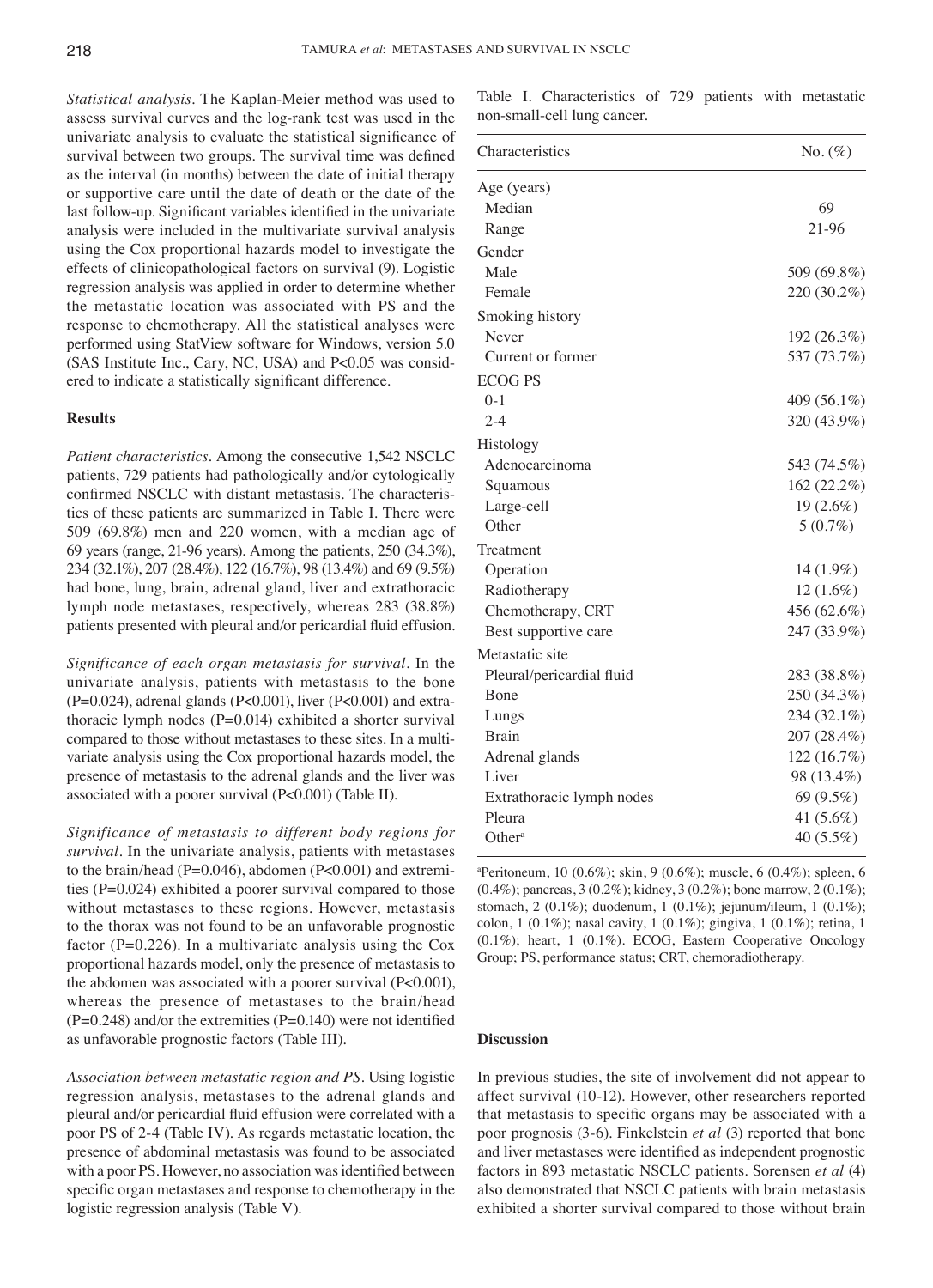## Table II. Survival analysis by organ/site.

## A, Univariate analysis

| Organ/site                | Median OS (months) |                    |         |
|---------------------------|--------------------|--------------------|---------|
|                           | With metastasis    | Without metastasis | P-value |
| Pleural/pericardial fluid | 8.4                | 7.4                | 0.389   |
| Bone                      | 6.2                | 8.5                | 0.024   |
| Lungs                     | 6.9                | 7.9                | 0.469   |
| <b>Brain</b>              | 6.7                | 8.3                | 0.071   |
| Adrenal glands            | 3.9                | 8.9                | < 0.001 |
| Liver                     | 3.8                | 8.7                | < 0.001 |
| Extrathoracic lymph nodes | 5.8                | 8.0                | 0.014   |
| Pleura                    | 6.1                | 7.9                | 0.887   |
| Other                     | 4.9                | 8.0                | 0.020   |

# B, Multivariate analysis

| Hazard ratio | 95% CI        | P-value |
|--------------|---------------|---------|
| 1.16         | $0.97 - 1.38$ | 0.102   |
| 1.83         | 1.47-2.28     | <0.001  |
| 1.55         | 1.22-1.96     | < 0.001 |
| 1.31         | $0.99 - 1.73$ | 0.056   |
|              |               |         |

OS, overall survival; CI, confidence interval.

# Table III. Survival analysis by metastatic region.

### A, Univariate analysis

| Body region | Median OS (months) |                    |         |
|-------------|--------------------|--------------------|---------|
|             | With metastasis    | Without metastasis | P-value |
| Brain/head  | 6.6                | 8.4                | 0.046   |
| Thorax      | 8.4                | 7.1                | 0.226   |
| Abdomen     | 4.5                | 9.8                | < 0.001 |
| Extremities | 6.1                | 8.5                | 0.024   |

#### B, Multivariate analysis

| Body region | Hazard ratio | 95% CI        | P-value |
|-------------|--------------|---------------|---------|
| Brain/head  | 1.11         | $0.93 - 1.34$ | 0.248   |
| Abdomen     | 1.74         | 1.44-2.09     | < 0.001 |
| Extremities | 1.14         | $0.96 - 1.36$ | 0.140   |

OS, overall survival; CI, confidence interval.

metastasis. In addition, Hoang *et al* (5) reported that skin and liver metastases were unfavorable prognostic factors in 1,436 patients with locally advanced or metastatic NSCLC. Recently, Bauml *et al* (6) reported that, among 376 NSCLC

patients treated with systemic therapy, those with bone metastasis had a poor prognosis.

In the present study, the incidence of distant metastasis at the time of initial diagnosis of NSCLC was 47.3% and the most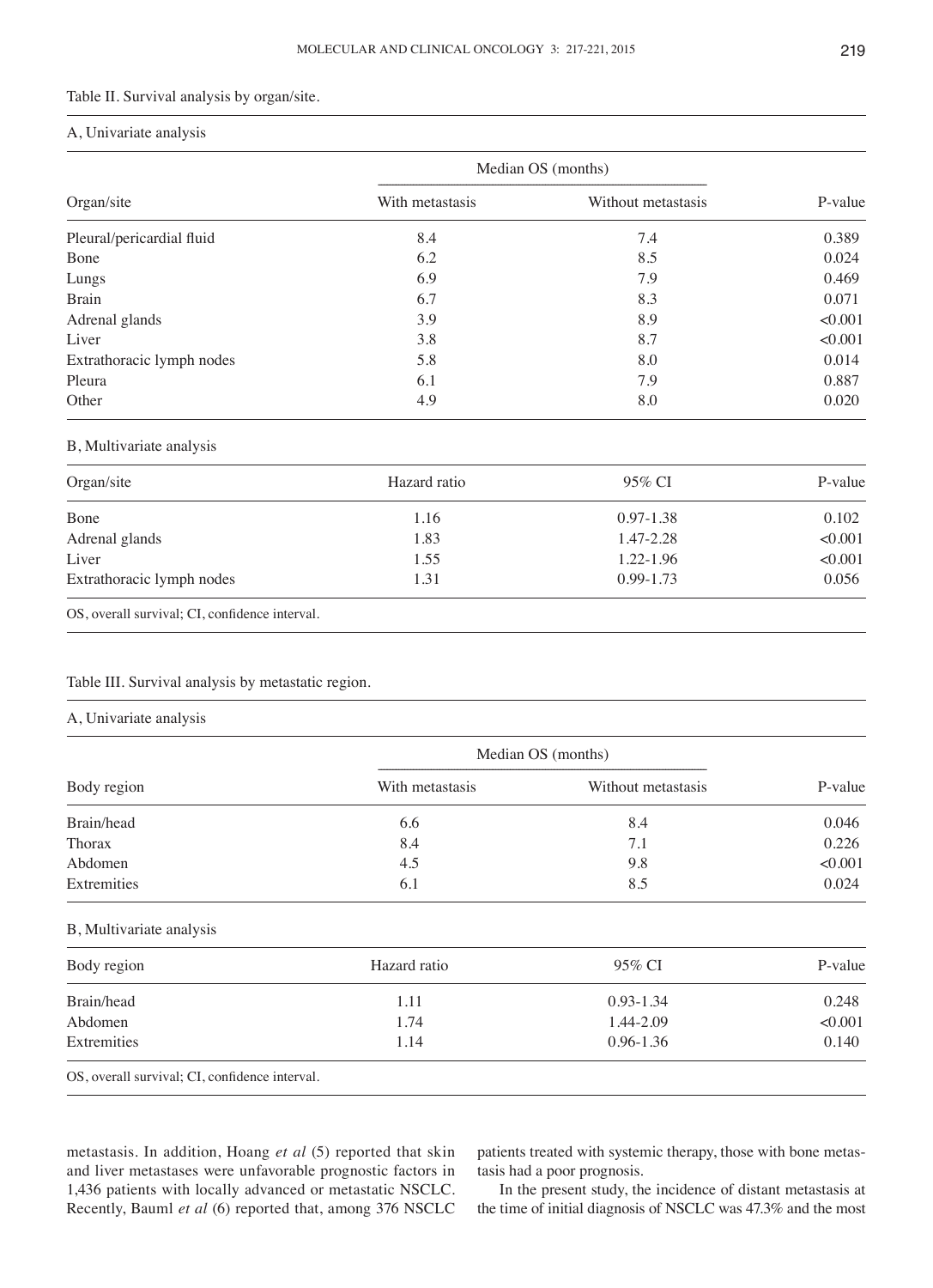| Variables                 | Hazard ratio | 95% CI        | P-value |
|---------------------------|--------------|---------------|---------|
| Metastatic organ          |              |               |         |
| Pleural/pericardial fluid | 1.51         | 1.09-2.09     | 0.013   |
| Bone                      | 1.13         | $0.82 - 1.56$ | 0.456   |
| Lungs                     | 1.14         | 0.83-1.58     | 0.420   |
| <b>Brain</b>              | 1.03         | $0.73 - 1.46$ | 0.878   |
| Adrenal glands            | 2.23         | 1.47-3.36     | < 0.001 |
| Liver                     | 1.41         | $0.90 - 2.20$ | 0.132   |
| Extrathoracic lymph nodes | 1.09         | $0.65 - 1.83$ | 0.745   |
| Pleura                    | 0.97         | 0.51-1.87     | 0.935   |
| Metastatic region         |              |               |         |
| Brain/head                | 1.03         | $0.73 - 1.45$ | 0.875   |
| Thorax                    | 1.38         | 0.99-1.92     | 0.059   |
| Abdomen                   | 1.80         | 1.29-2.52     | < 0.001 |
| Extremities               | 1.15         | 0.84-1.58     | 0.396   |

Table IV. Logistic regression analysis for factors associated with a poor performance status (PS) (2-4).

Table V. Logistic regression analysis for factors associated with an unfavorable response to chemotherapy  $(SD + PD)$ .

| Variables                        | Hazard ratio | 95% CI        | P-value |
|----------------------------------|--------------|---------------|---------|
| Metastatic organ                 |              |               |         |
| Pleural and/or pericardial fluid | 0.84         | $0.53 - 1.32$ | 0.441   |
| Bone                             | 1.00         | $0.64 - 1.56$ | 0.994   |
| Lungs                            | 1.43         | $0.90 - 2.29$ | 0.130   |
| <b>Brain</b>                     | 1.31         | 0.78-2.19     | 0.301   |
| Adrenal glands                   | 1.15         | $0.61 - 2.15$ | 0.671   |
| Liver                            | 1.32         | $0.68 - 2.59$ | 0.412   |
| Extrathoracic lymph nodes        | 0.81         | 0.81-0.42     | 0.528   |
| Pleura                           | 0.60         | $0.24 - 1.50$ | 0.271   |
| Metastatic region                |              |               |         |
| Brain/head                       | 1.48         | 0.89-2.47     | 0.132   |
| Thorax                           | 1.09         | $0.69 - 1.72$ | 0.716   |
| Abdomen                          | 0.99         | $0.61 - 1.61$ | 0.978   |
| Extremities                      | 1.09         | $0.70 - 1.69$ | 0.706   |

CI, confidence interval; SD, stable disease; PD, progressive disease.

common metastatic sites were bone, lungs, brain, adrenal glands and liver. We investigated whether specific organ metastasis at presentation was of prognostic significance in NSCLC patients. In the multivariate analysis, the adrenal gland and liver metastases were identified as unfavorable prognostic factors. In the logistic regression analysis, adrenal gland metastasis and pleural and/or pericardial fluid effusion exhibited a statistically significant association with poor PS. When we evaluated metastasis to the head and neck, thorax, abdomen and extremities, only metastasis to abdominal organs was found to be an unfavorable prognostic factor in the uni- and multivariate analyses. In our logistic regression analysis, metastases to abdominal organs exhibited a statistically significant association with poor PS. No metastasis other than abdominal was found to be associated with an unfavorable PS.

The results of this study may have important implications in clinical practice. First, brain and bone metastases were not unfavorable prognostic factors in our study; however, several previous studies reported brain metastasis to be one of the unfavorable prognostic factors, as neurological symptoms due to metastasis may be irreversible (4,13,14). Bone metastasis has also been considered to be associated with poor survival due to skeletal-related events, such as pathological fractures, spinal cord compression and hypercalcemia of malignancy (15). The improved survival of patients with brain metastasis may be attributed to the discovery of early metastatic lesions by brain